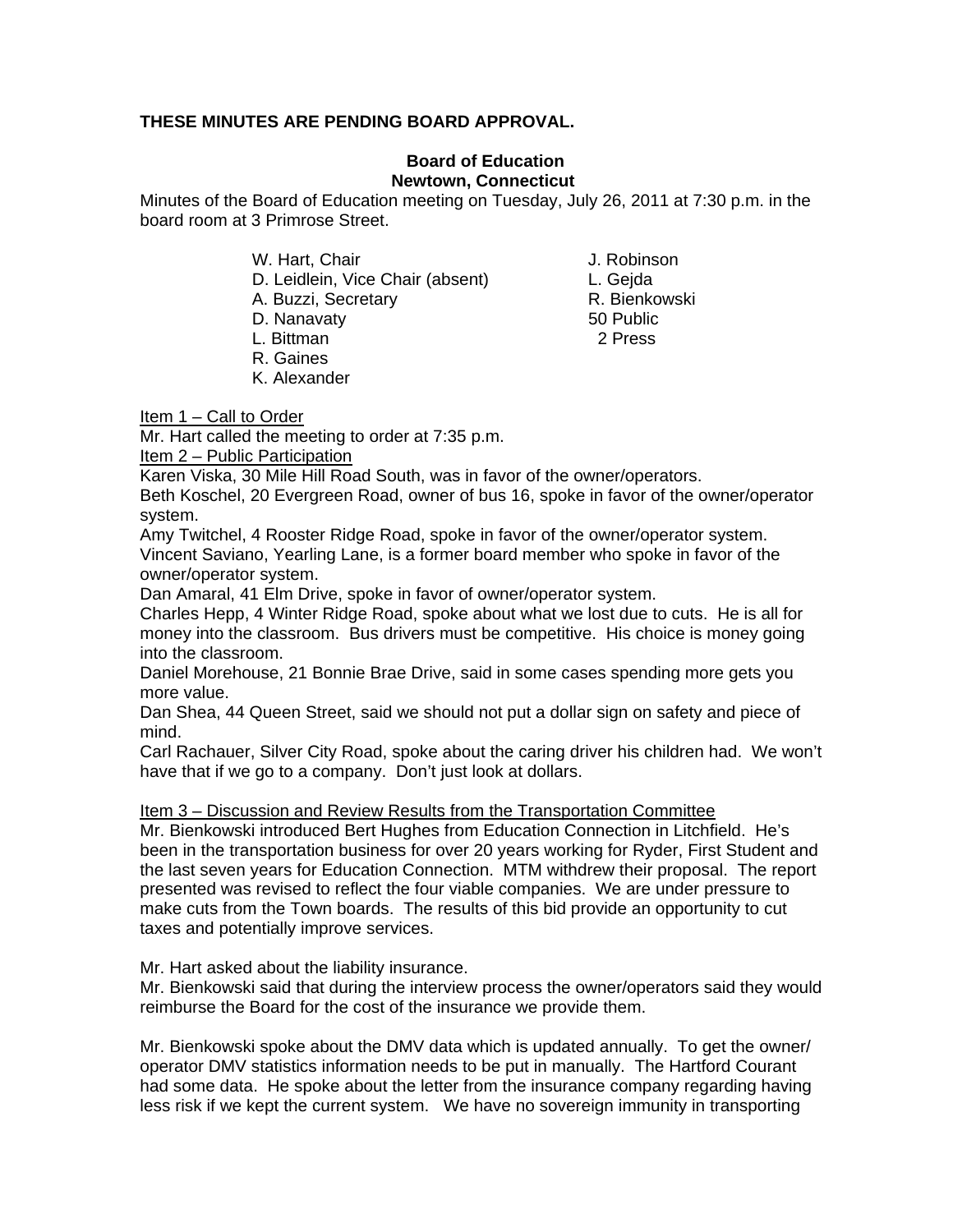Board of Education **-2-** Figure 2. The set of Education of Education  $-2$ - **July 26, 2011** 

children. It is better to have a company assume the risk. The Town buys the insurance so any claims would impact the Town rates. By transferring the risk to a bus company they would be at risk up to \$10M. That would increase the protection for the Town.

Mr. Gaines confirmed that the first \$10M would be covered by the bus company and we would be liable over that amount.

Mr. Bienkowski said the bus company insurance would be required to cover legal expenses of the Board of Education through the hold harmless provision. It reduces the risk the Town has.

Mr. Gaines asked about housing the buses in Newtown and how many were presently kept at the Kendro and Amaral property.

Mr. Bienkowski didn't have that information. The bid required that it was desirable to locate in Newtown but they may not be there the first year. We wouldn't pay mileage from neighboring commercial property. He believes there is enough commercial property in Newtown. There would be additional tax revenue from that and the additional new buses. It would be good to find space in Fairfield Hills.

Mr. Hart spoke about a projected enrollment decline of 16% over the next five years. Under the bid, the Board of Education has the right to increase or decrease the number of vehicles to be used. The contract would be very specific to give us that right. The owner/operator contract requires a buy out to reduce a bus.

Mr. Hughes said if a route is reduced the company just loses that route.

Mr. Hart asked if a bus company could add buses.

Mr. Bienkowski said that would have to be stipulated in the contract.

## Item 4 – Attorney Floyd Dugas Report on State Labor Relations Hearing

Attorney Dugas said that the current owner/operator agreement stated they are independent contractors and they signed an agreement that they are not employees of the Board of Education. They pay their own taxes. They filed a municipal prohibitive practice complaint which stated they are employees which is counter to the agreement. Their complaint also stated that the committee of the owner/operators who have met over the years is a labor union and that it is an unfair labor practice to not bargain with them about going out to bid. The first step was a fact finding conference with a representative of the labor board. If the labor board agent feels there is not an unfair practice it can still go to a hearing. The hearing would probably not take place until September. Should the owner/operators prevail and they are employees, we have a document that was signed stating they are independent contractors. Their agreements would be null and void. Allowing them access to health insurance creates problems. The person from the state had never seen a situation like this before.

Mrs. Bittman was concerned because the Board is in a bidding situation now. Attorney Dugas felt it wouldn't affect the bids. Price fixing is the concern if they are independent contractors. The state labor board is involved in organized labor unions.

Mr. Buzzi asked if the owner/operators were representing themselves as the same status as our unions. They are saying we can't give this work to anyone else.